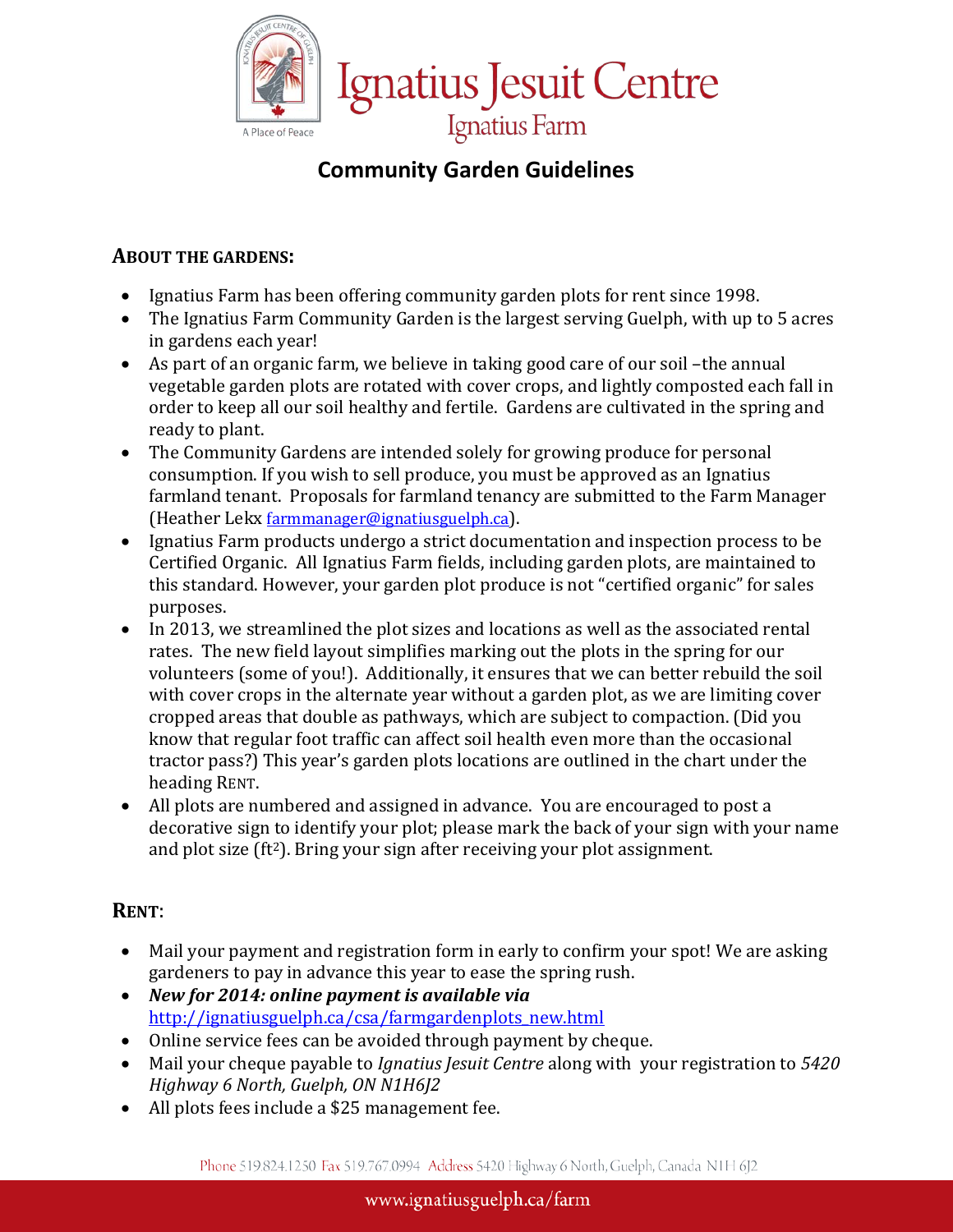

- If this is your first time renting a plot, or if you are unsure what size of plot you would like, use a tape measure to help yourself map out a visual of what each plot size looks like. If you are new to gardening, we recommend renting a small plot.
- Multiple adjacent plots of  $1000$  ft<sup>2</sup> may be rented.<br>• A limited number of Biennial and Perennial plots a
- A limited number of Biennial and Perennial plots are available in 500 and 1000 ft2 plot sizes. These plot rents include an additional \$20 to accommodate cover-cropping around the multi-season crops. Details are outlined under the heading BIENNIAL AND PERENNIAL PLOTS.

| Area     | Plot type       | Field name/Location      | Management | Rent | Total |
|----------|-----------------|--------------------------|------------|------|-------|
| $(ft^2)$ |                 | 2014                     | Fee $(\$)$ | ิ\$) | (\$)  |
| 100      | Annual          | Loyola House             | 25         | 20   | 45    |
| 200      | Annual          | Loyola House             | 25         | 40   | 65    |
| 300      | Annual          | Loyola House             | 25         | 60   | 85    |
| 500      | Annual          | Sheep Orchard, Rugby &   | 25         | 90   | 115   |
|          |                 | Pool (historical names!) |            |      |       |
| 1000     | Annual          | Sheep Orchard, Rugby &   | 25         | 120  | 145   |
|          |                 | Pool                     |            |      |       |
| 500      | <b>Biennial</b> | Main Barn South & Pool   | 25         | 110  | 135   |
| 1000     | Biennial        | Main Barn South & Pool   | 25         | 140  | 165   |
| 500      | Perennial       | Main Barn South & TBD    | 25         | 110  | 135   |
| 1000     | Perennial       | Main Barn South & TBD    | 25         | 140  | 165   |

#### **BIENNIAL AND PERENNIAL PLOTS:**

- A limited number of Biennial and Perennial plots are available to seasoned gardeners. If you have not previously had a garden plot at Ignatius, you may be asked for references!
- Biennial plots are laid out to provide a designated 5 ft x 10 ft  $(=50 \text{ ft}^2)$  section of the current season's 500 sq.ft. plot, adjacent to a main pathway, to be carried over through the end of July for the following year. This allows the gardener to plant crops such as garlic or 1-year strawberry plants. This area will not be covercropped until the following August. The following year, with registration and payment, the gardener would likely be assigned a plot immediately opposite to the previous year's plot, with a similar biennial section located within the plot.
- Perennial plots are only cover-cropped after a gardener chooses not to register for the upcoming season. The gardener keeps the same plot in successive years, rather than alternating with another cover-cropped plot (as they would for an annual or biennial plot). This allows the gardener to have a plot in which they can plant perennials, plant specific cover crops of their own selection, and to prepare the soil for their annuals according to their own timelines. Perennial plots do not receive the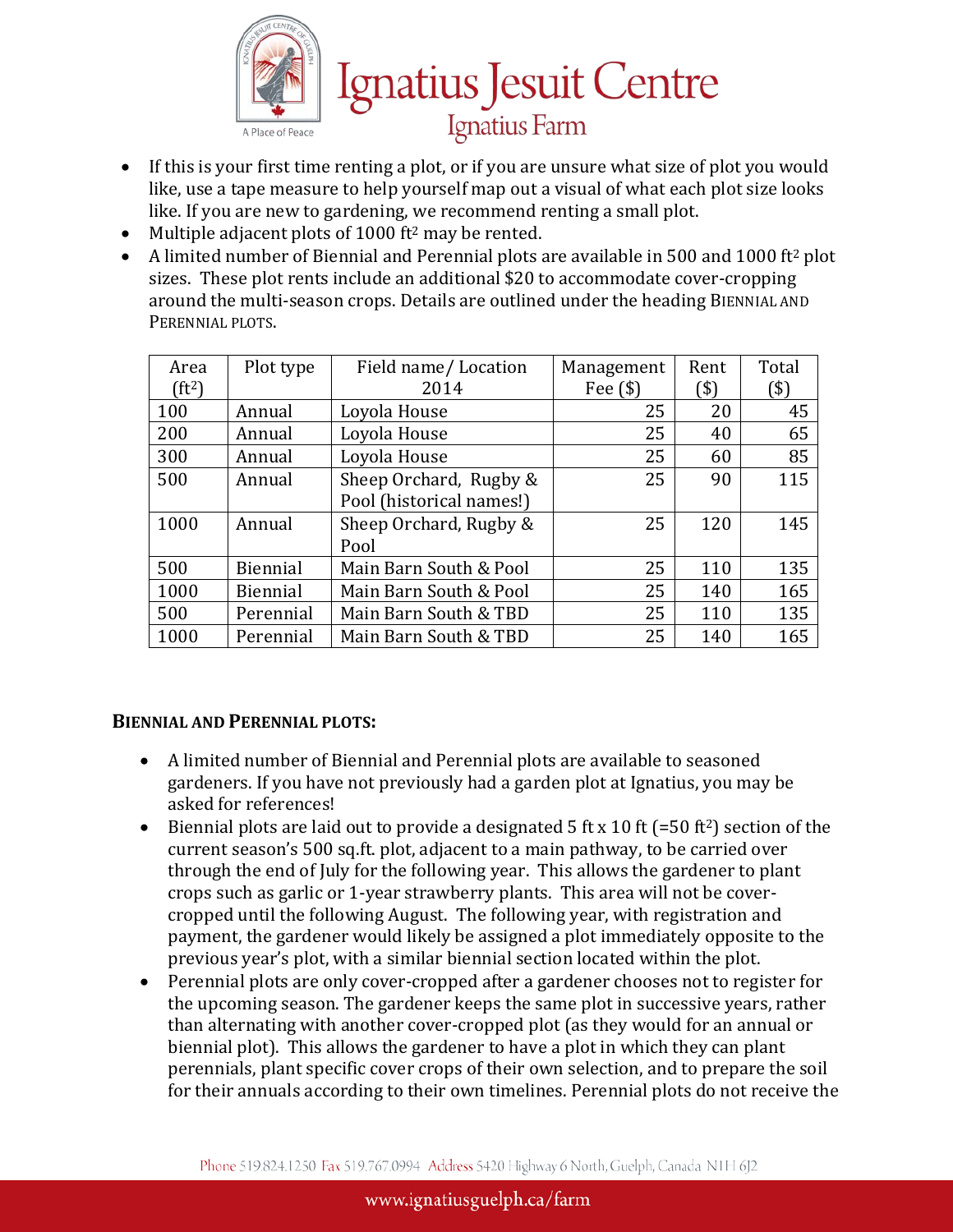

annual fall application of compost, are not cover-cropped, nor is the soil prepared for the gardener in the spring, except before a new gardener takes over a plot.

# **BARTERING OPPORTUNITIES:**

- We are offering a few bartering opportunities this year for eager volunteers!
- Much like doing a working share with the CSA, you will receive your plot free of charge (up to \$145, annual 1000 ft<sup>2</sup> plot) for the season in exchange for a commitment to one of the following tasks:
	- o Weed surveyors 3 positions involves once a week walkabouts of all gardens and reporting any plots of concern to the Community Gardens Liaison
	- $\circ$  On-call irrigation plumber 3 positions involves providing your contact information so that fellow gardeners can contact you to repair leaky pipes
	- o Administration involves communications with gardeners, registration intake for garden plots & CSA, and spreadsheet work
- Training will be provided for all positions!
- You will be asked to sign a contract detailing your volunteer position should you, for any reason, become unable to perform your duties, you will be invoiced for the cost of your plot
- If you are interested, please contact us soon these spots will go fast!

# **IMPORTANT DATES:**

- *Gardens become available* as soon as we are able to complete the spring cultivation, which depends on how wet the soil is! Typically, the fields are ready to plant by the May long weekend and coincide with the Spring Field Day – we will let you know ahead of time when your garden will be available to you
- *Spring Field Day and Garden Tours – Saturday, May 17* (9:30am small plots@ Loyola, 10:30am – large annual plots @ Sheep/Pool/Rugby, 11:30am – Biennial & Perennial plots @ Main Barn South/Pool) – tour of each garden highlighting locations of water shut off taps, compost piles, mulch bales, parking areas, the farm notice board, and other important details... like locating your plot!
- *Annual Land Blessing – Sunday, May 25* All are welcome to join a wagon ride around the farm to bless all aspects of the property, an open Eucharist, and a potluck lunch
- *Open Farm Days – August 19 & 22*, Tuesday and Friday afternoons come for a wagon ride/farm tour, kids activities, snacks, farmer Q&A, community!
- *Fall Harvest Potluck – October 18* for all friends of Ignatius Farm
- *Plot Clean-out by the last Sunday in October:* All vegetables, tools, tomato cages, stakes, string, row cover etc, must be removed – this is to ensure enough time for the gardens to be put to bed (ploughed and composted) for the winter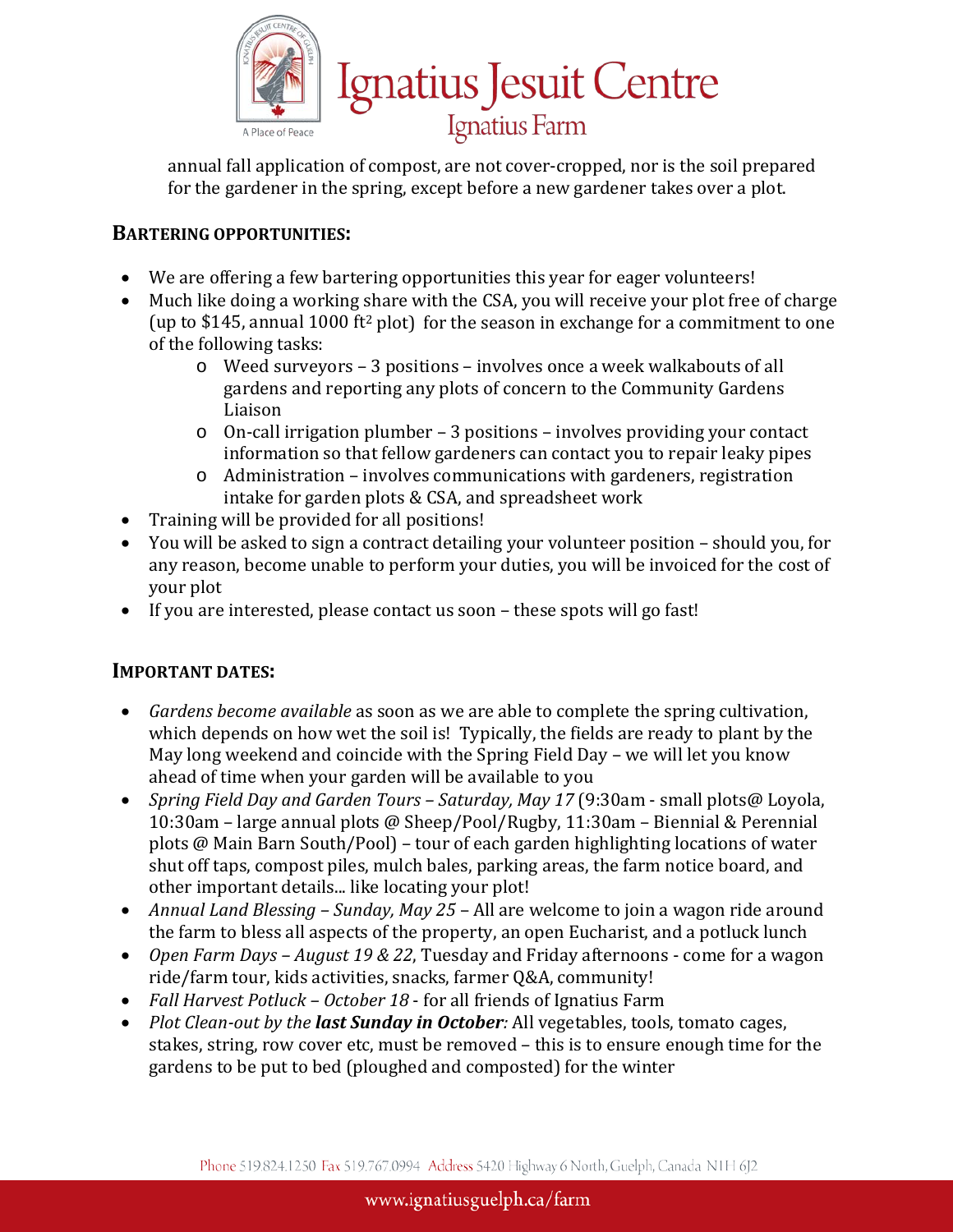

#### **AMENDMENTS AVAILABLE:**

- Certified organic compost \$3 per 20lb bucket, self-serve
- Certified organic compost \$90 for 600 lbs delivered to your plot
- Small square straw bales \$6 each
- 4' x 4' round hay bales \$60 each
- Preferably, reserve amendments with your garden plot.
- Additional compost and bales can be purchased throughout the season. Requests for bale delivery to your plot, with your name, plot number, and payment, are to be left in the Farm Notice Board locked cashbox by Monday mornings at 10am. Bales will be delivered by mid-week.

# **PLEASE NOTE AND ABIDE BY THE FOLLOWING GUIDELINES:**

## **Plants & Amendments:**

- No synthetic fertilizers. Please purchase the compost which has been approved for organic production if you wish to further amend your soil.
- No Genetically-Modified Organism (GMO) seeds and no treated seeds
- No plant or soil treatments without prior approval from the Farm Manager
- Organic seeds and/or plants are highly recommended (see list of sources below)
- Annuals only (unless you have a Biennial or Perennial plot)
- Multi-season crops are only permitted in the designated areas within Biennial and Perennial plots.

# **Pest Management:**

- No pesticides
- Squishing bugs and using floating row cover are approved pest management techniques – all other methods must be cleared with the Farm Manager. All row cover pieces must be removed before the end of the season
- Please do not squish indiscriminately know your friends and foes! There are many friendly bugs in the garden that will help you in your battles against those less desirable ones
- See the pest guide at the end for some information on the most common pests you will encounter – the books listed will contain more detail and, remember, if you do not recognize an insect, ask your neighbour or look it up!

# **Weed Management:**

• No herbicides and no black landscape fabric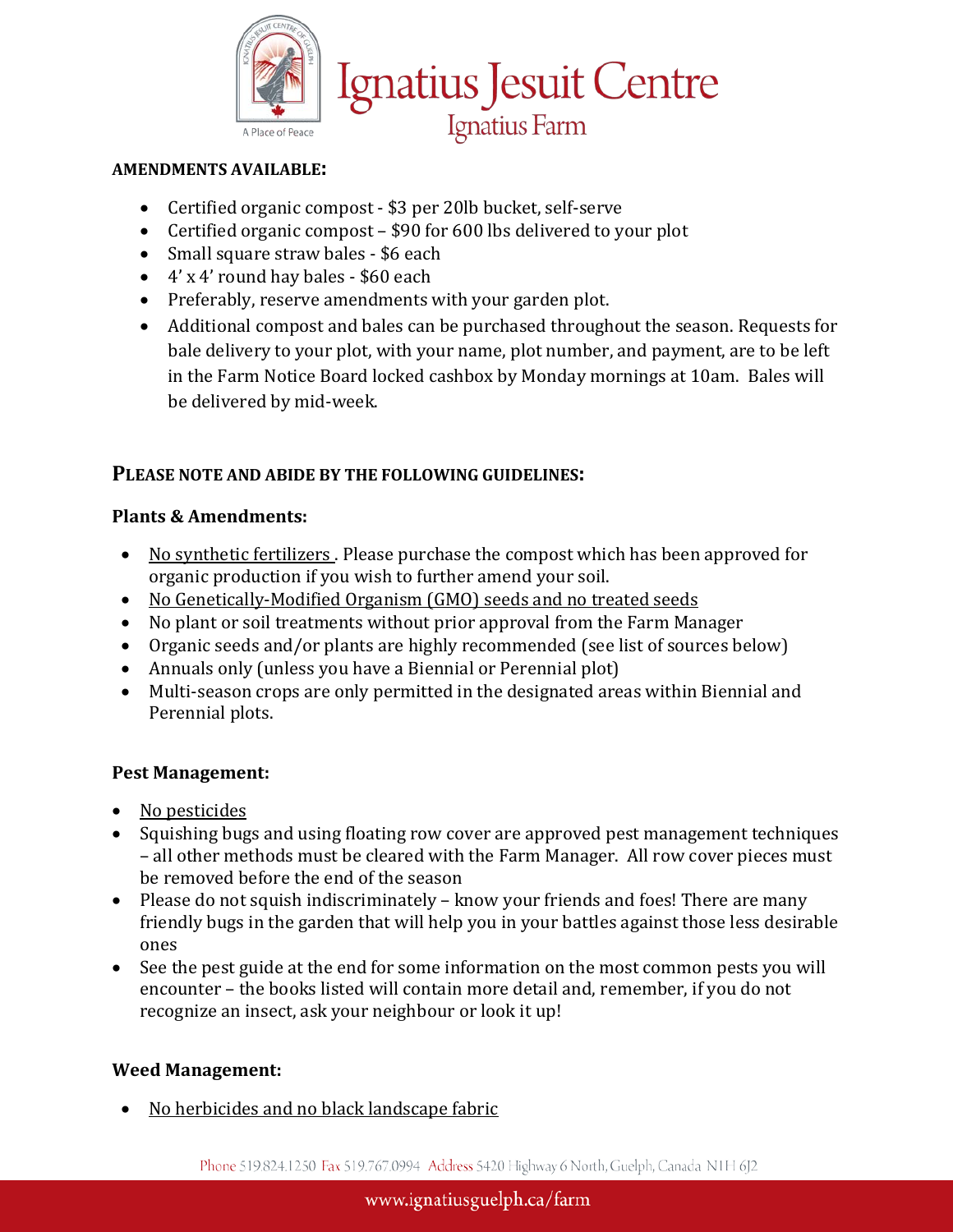

- Keep your garden as neat and weed free as possible. Keep weeds from going to seed.
- We advise weeding your plot every 8-10 days (even though it may appear unnecessary at that point) – weeding when undesirable plants are small, i.e. before they have three leaves, is easy with a sharp hoe, and will keep you ahead of your weeds

Ignatius Jesuit Centre

Ignatius Farm

- Mulch is a good weed suppressant
- Trim the grass around your plot to avoid damage to your crops as a result of our mowing (minimum of 12" outside your plot)
- We will do periodic weed patrols but please also be on the lookout and (gently) remind your neighbours about weeding – remember we are not all experienced gardeners!
- If your plot is found to be populated with weeds that are going to seed or invading your neighbours' gardens, you will receive a notification to weed your plot within a given timeframe. If you receive multiple notices, your plot will be subject to being mowed or ploughed
- Any gardens left unattended or gone to weeds may be subject to being ploughed under

#### **Watering:**

- Water is available from water barrels at the garden. Please refill water barrels after you have drawn from them. Directions will be provided at the Spring Field Day and on the farm notice board.
- Use as little water as possible (mulch helps your soil retain moisture)
- Turn off the water when you leave in the evening if you are not sure if you are last, turn it off anyway! Anyone else needing water can turn it on and then off again.
- Please note that the water provided to the gardens has not been tested or treated for drinking water purposes in accordance with the *Safe Drinking Water Act, 2002*
- You can access the kitchen in the Farm Workshop during work hours to refill your reusable water bottles – please note that the Ignatius Jesuit Centre of Guelph has a 'no bottled water' policy

#### **Being a nice neighbour:**

- Keep rocks, mulch, seed trays, tomato cages, etc. within your plot or in designated areas as they interfere with maintenance – these objects can be a hazard to farm and landscape equipment, to their operators, and to bystanders… so please be careful about where you leave them!
- Please do not walk in anyone else's garden
- Keep your plants within your plot
- Do not shade your neighbours' gardens without their permission check in with your neighbours about what you would like to grow
- Pets are welcome but keep pets on a leash at all times
- No smoking or littering in or around the gardens, barns and sheds.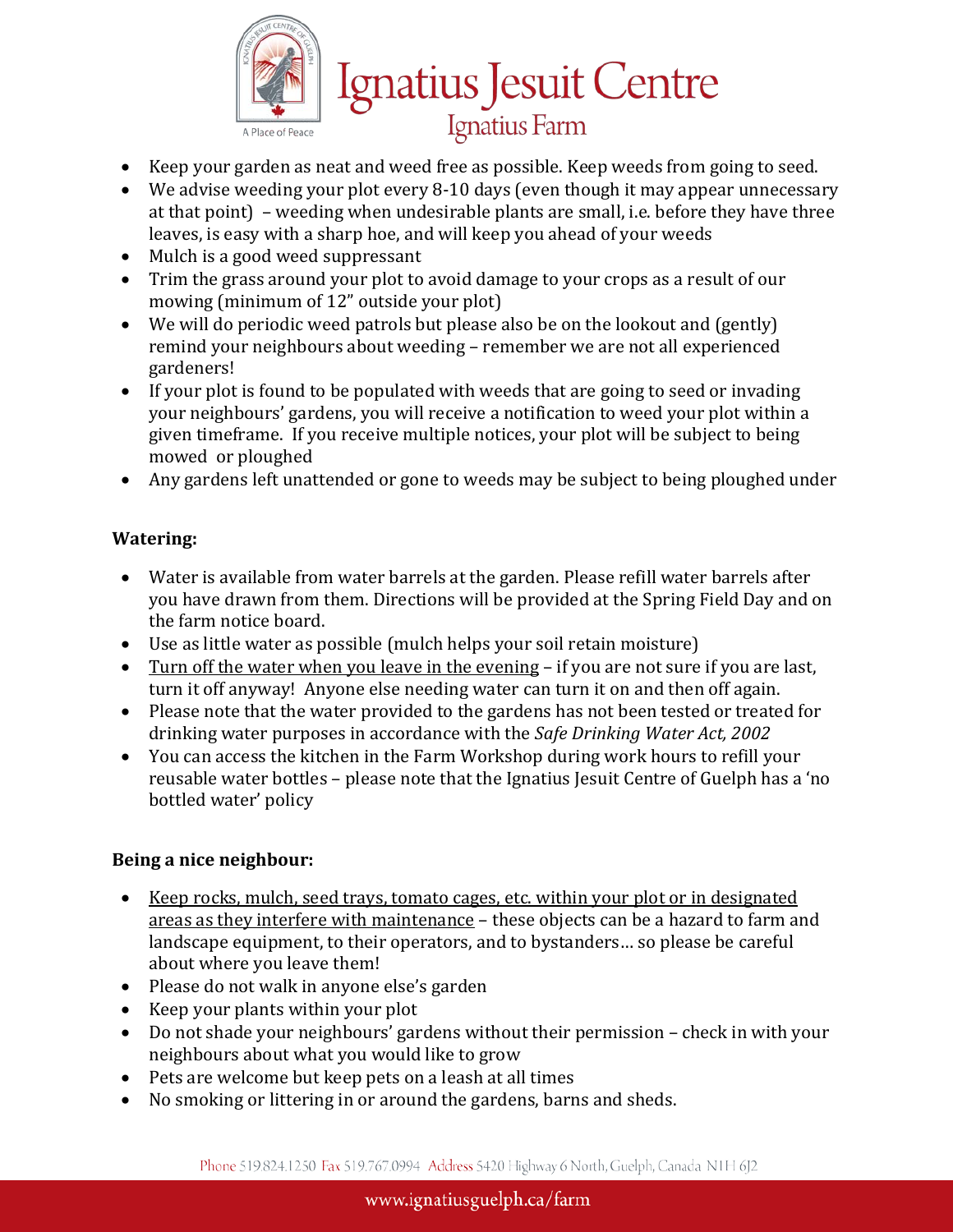

• Please discard your compost (weeds, thinned fruit and veg, etc) and rocks from your plot in the designated areas – look for the signs!

# **Notice Board:**

- The farm notice board is located near the parking lot outside the Farm Workshop
- It includes:
	- o Maps of all the gardens
	- o Farm news
	- o Order forms for additional mulch/compost
	- o A locked box for depositing payments and requests for compost and mulch
	- o A space for communicating with your fellow gardeners (for example, if you would like to offer up your veggies or need help weeding if you will be away)

## **Parking:**

- Do not drive on the lawns (i.e. between the gardens) stick to roadways
- You may park in the parking lot outside the Farm Workshop and along the spruce trees near the Loyola House garden
- **Do not park on the roadways near the barn and drivesheds** these are major thoroughfares for tractors (with wide and scratchy implements)!
- Grass driveways must remain open for farm machinery. Grass-ways are maintained for farm machinery and not to car/road standards. Use of grassways for loading and unloading is at your own discretion.

#### **Washrooms:**

- An outhouse is located at the bottom of the row of spruce trees near the Loyola House plots (and near the Stations of the Cosmos behind the greenhouse).
- You may also use either of the two washrooms in the Farm Workshop during work hours (there is one accessible washroom in the Farm Workshop)

#### **Newsletter:**

• If you would like to contribute to the Ignatius Farm newsletter, please email [csafield@ignatiusguelph.ca](mailto:csafield@ignatiusguelph.ca) with your recipes, article ideas, etc!

#### **Donations: Share the Abundance!**

• Donations to Ignatius Farm activities are tax-receiptable and can be made by cheque, payable to *Ignatius Jesuit Centre* or [online.](https://www.gifttool.com/donations/Donate?ID=1509&AID=246)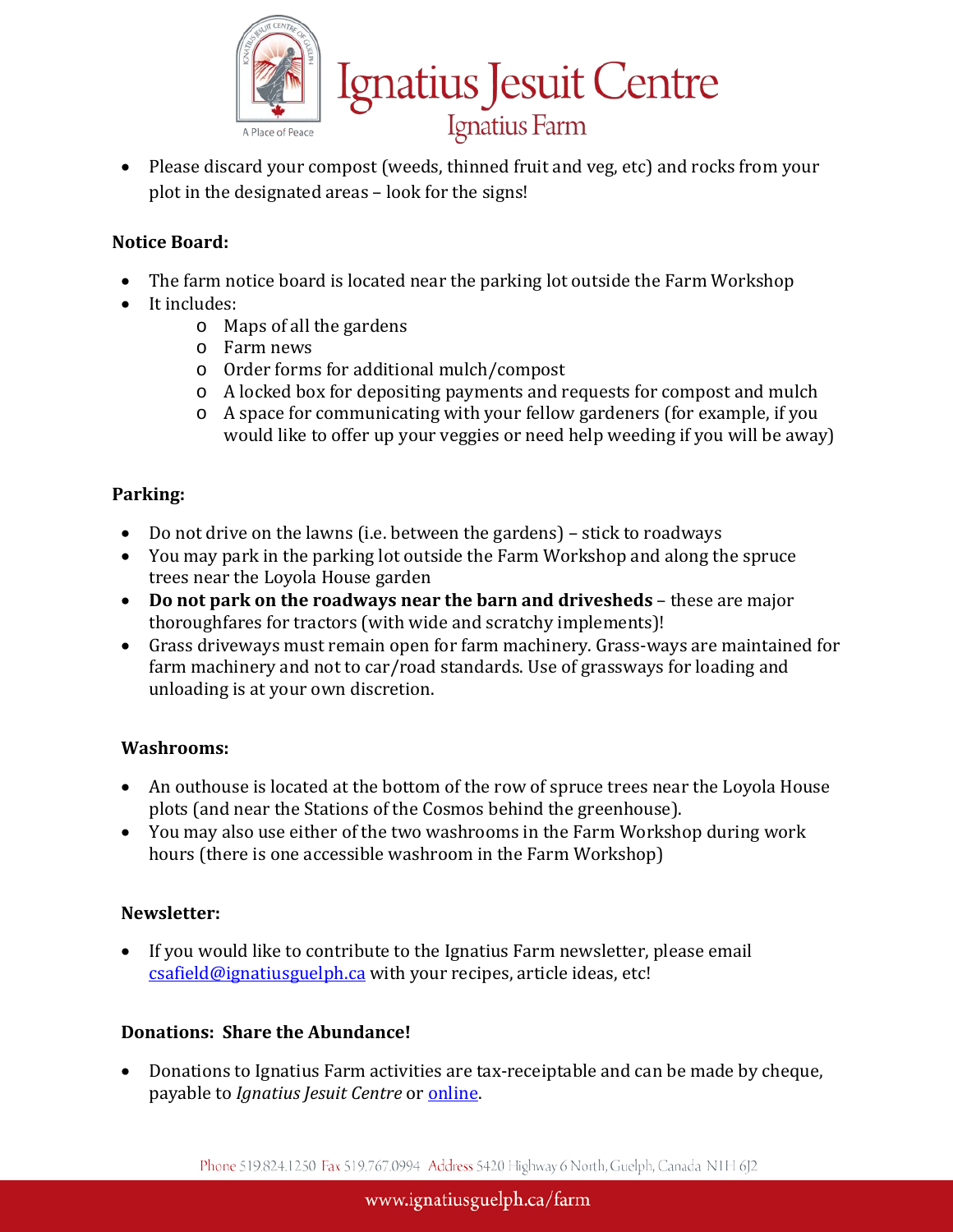

- Ignatius Farm is currently directing donations towards our Farm Resilience Fund unless otherwise advised. The Farm Resilience Fund enables us to invest in farm infrastructure and resources which enable the farm to buffer the extreme weather effects of climate change.
- Specified donations are also received to enable farm opportunities for others: *Garden Plot sponsorships* provide garden plots for individuals or families. *Share sponsorships* provide Ignatius Farm CSA produce to local families and service agencies. *Intern sponsorships* provide programming and resources for our Organic Agriculture interns.
- If you would like to assist with the cost of a plot for a particular individual or community group, please contact the Farm Manager.

# **RESOURCES:**

## **Local sources of organic seed:**

- Annual Guelph Organic Conference tradeshow, U of G (Feb 2-3, 2013)
- The Stone Store
- Organic Botanic

# **Online Seed Suppliers:**

- Cottage Gardener www.cottagegardener.com
- Eternal Seed www.eternalseed.ca
- Hawthorn Farm www.hawthornfarm.ca
- High Mowing www.highmowingseeds.com
- Johnny's www.johnnyseeds.com
- TourneSol www.fermetournesol.qc.ca/products/seeds
- Urban Harvest www.uharvest.ca
- Vesey's www.veseys.com/ca/en
- West Coast Seeds www.westcoastseeds.com
- William Dam www.damseeds.ca

# **Seedling Suppliers:**

- Trout Lily
	- o At the Guelph Farmer's Market
	- o Also online at troutlilynursery.blogspot.ca

# **Gardening books** - these resources are full of great information:

• How to Grow More Vegetables - John Jeavons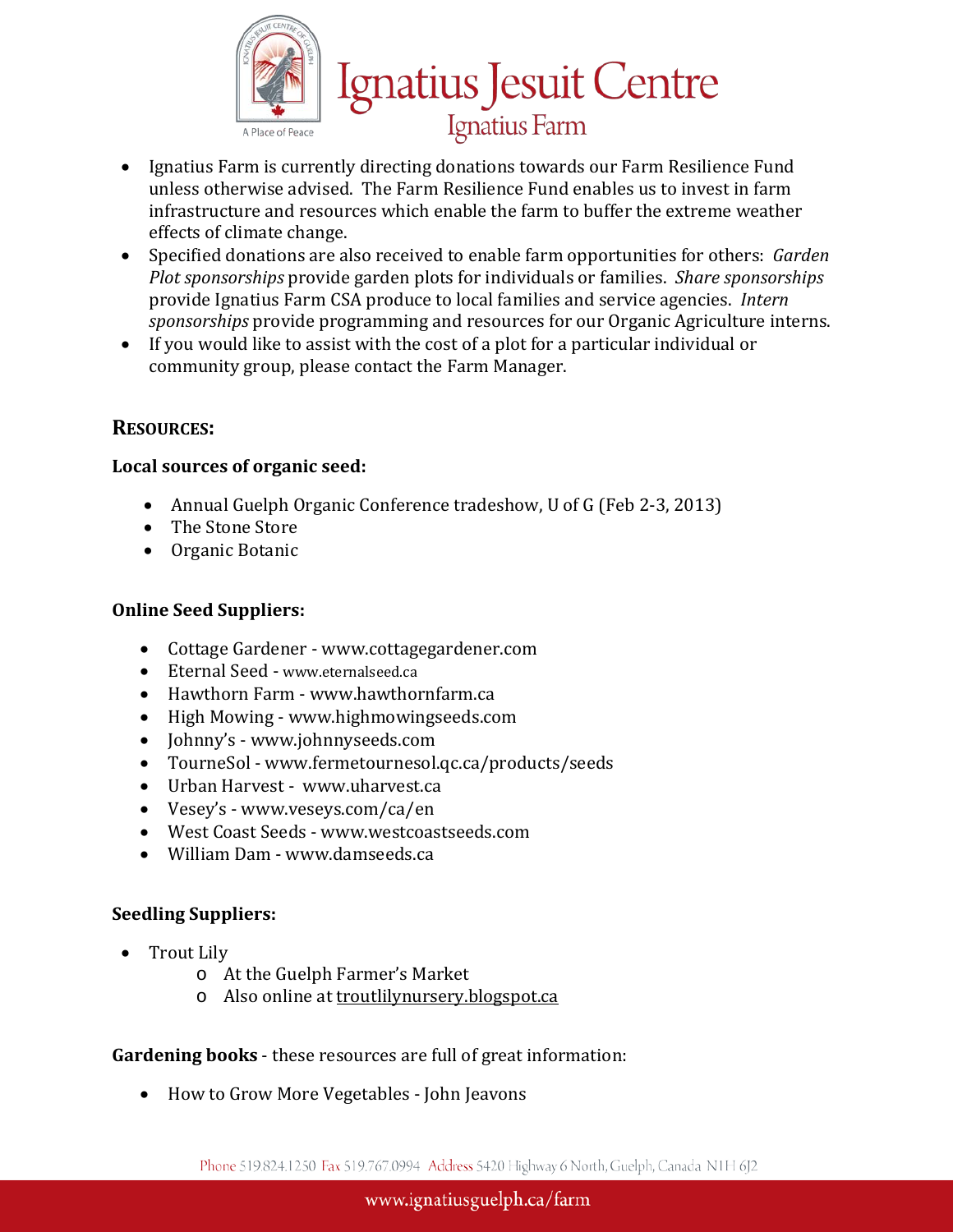

- The New Organic Grower Eliot Coleman
- Rodale's Vegetable Garden Problem Solver Fern Marshall Bradley

# **CONTACT:**

Community Gardens Liaison (volunteer) [farmregistration@ignatiusguelph.ca](mailto:communitygardens@ignatiusguelph.ca)

Heather Lekx, Farm Manager

[farmmanager@ignatiusguelph.ca](mailto:farmmanager@ignatiusguelph.ca) (519) 824-1250 ext. 243; Typically on site Monday - Thursday